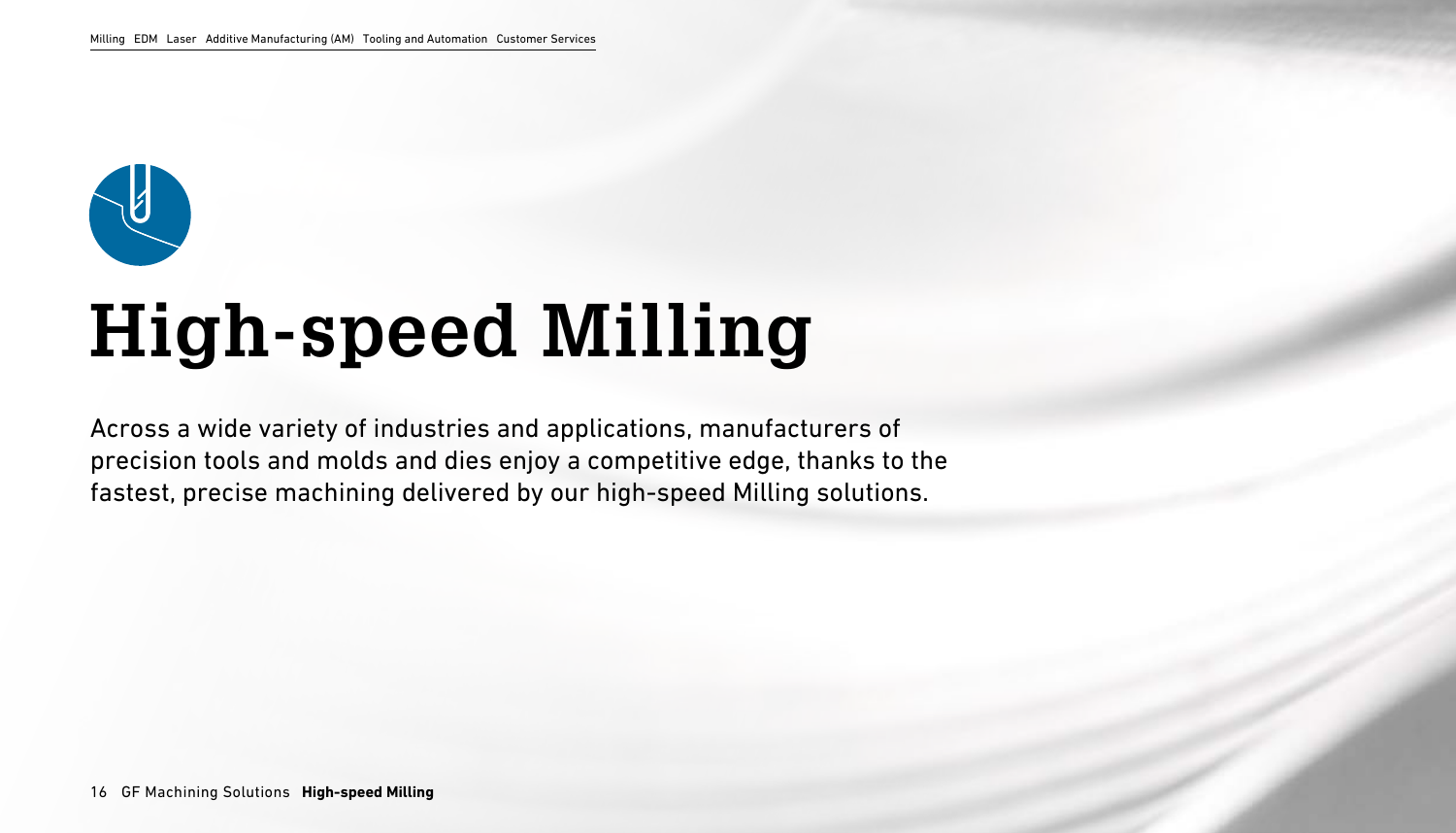Five-axis











MILL X 600 MILL X 600 U



MILL S 400 U Precision



MILL S 500 (Graphite) MILL S 500 Precision



MILL S 600 U







HSM 200 LP MILL S 600 HSM 700 MILL S 800 HSM 500 (Graphite) MILL S 400 MILL S 400 Precision

200 400 500 600 700 800 X travel (mm)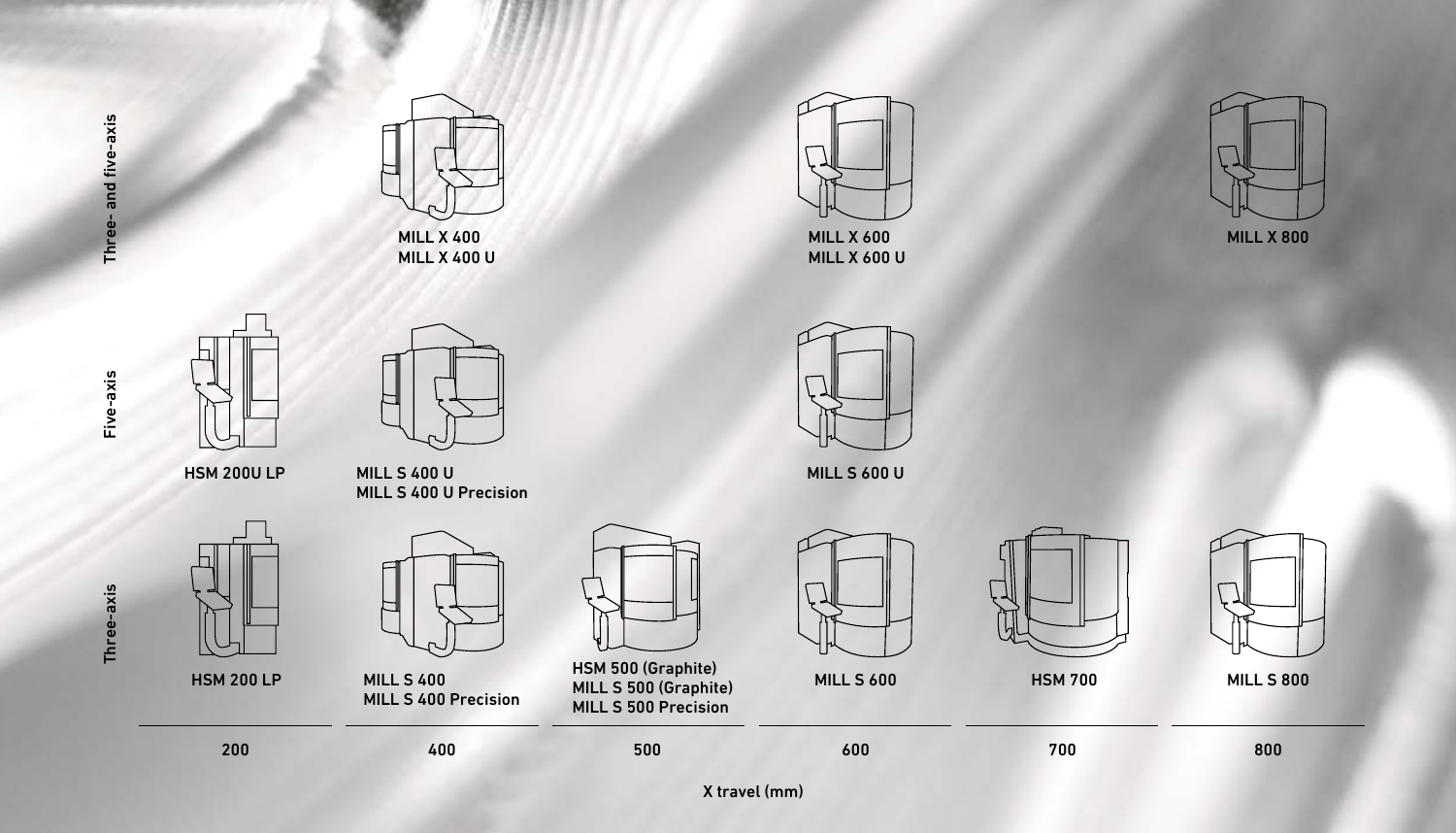## **HSM 200 LP HSM 200U LP**

**Highly productive, compact solution for highest precision part and mold makers**



- $\mathbf{H}$  Highest precision, best surface finish
- **+** Fastest high-precision solution on the market
- **Most compact fully automated** precision cell
- $\blacksquare$  Integrated measuring and control system

| <b>Main specifications</b>                  |                    | <b>HSM 200 LP</b>                                                                                 | <b>HSM 200U LP</b>                                                                                |
|---------------------------------------------|--------------------|---------------------------------------------------------------------------------------------------|---------------------------------------------------------------------------------------------------|
| Travel X.Y.Z <sup>*</sup>                   | $mm$ (in)          | $160 \times 160 \times 200 (6.3 \times 6.3 \times 7.87)$                                          | $160 \times 160 \times 200 (6.3 \times 6.3 \times 7.87)$                                          |
| Swiveling axis / tilting axis               | $\circ$            | $-1-$                                                                                             | $+30/-120/$ n x 360                                                                               |
| Working Spindle (40% ED, S6)                | rpm / kW / Nm      | 50 000 (HSK-E32) / 8.5 / 3.4                                                                      | 50 000 (HSK-E32) / 8.5 / 3.4                                                                      |
| Rapid traverse X, Y, Z                      | m/min (ipm)        | 42 (1653)                                                                                         | 42 (1653)                                                                                         |
| Rapid traverse: swiveling / rotating        | rpm                | $-1-$                                                                                             | 150 / 250                                                                                         |
| Clamping surface / max. load (incl. pallet) | mm / kg (lbs)      | in accordance with pallet / 20 (44)                                                               | in accordance with pallet / 8 (17.6)                                                              |
| Tool magazine                               | piece              | 30/60 (HSK-E32)                                                                                   | 30/60 (HSK-E32)                                                                                   |
| Automation: pallet size / number            | mm / piece         | GPS 120/14, 70/20   MacroMagnum 156/12<br>Macro 116/14, 70/20, 54/20<br>ITS 148/12, 115/14, 72/20 | GPS 120/14, 70/20   MacroMagnum 156/12<br>Macro 116/14, 70/20, 54/20<br>ITS 148/12, 115/14, 72/20 |
| Max. load (incl. pallet)                    | kg (lbs)           | 20(44)                                                                                            | 8 (17.64)                                                                                         |
| Control unit                                | Heidenhain / FANUC | iTNC 530 HSCI / 31i B5                                                                            | <b>iTNC 530 HSCI / 31i B5</b>                                                                     |
|                                             |                    |                                                                                                   |                                                                                                   |

\* Longitudinal x lateral x vertical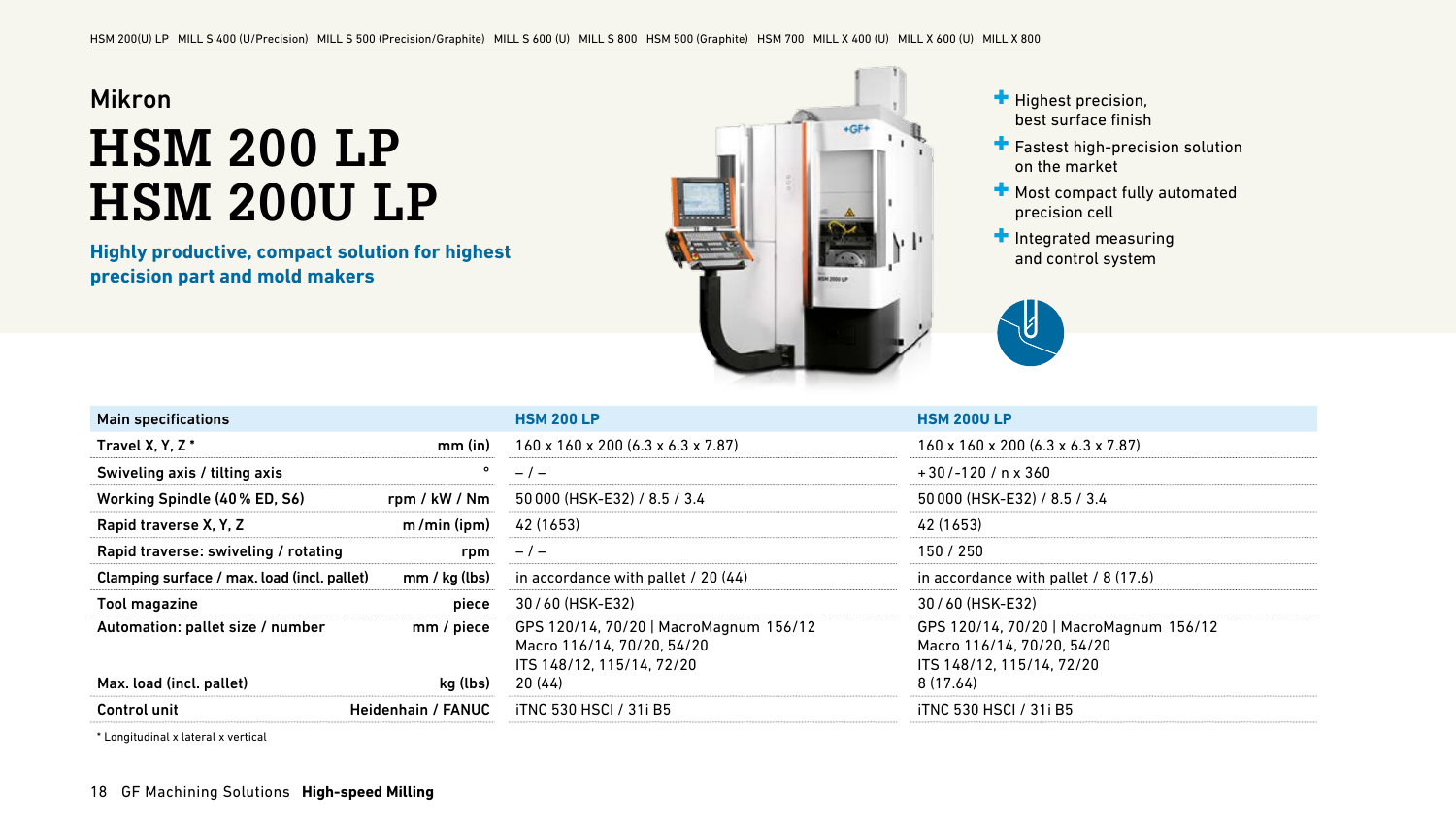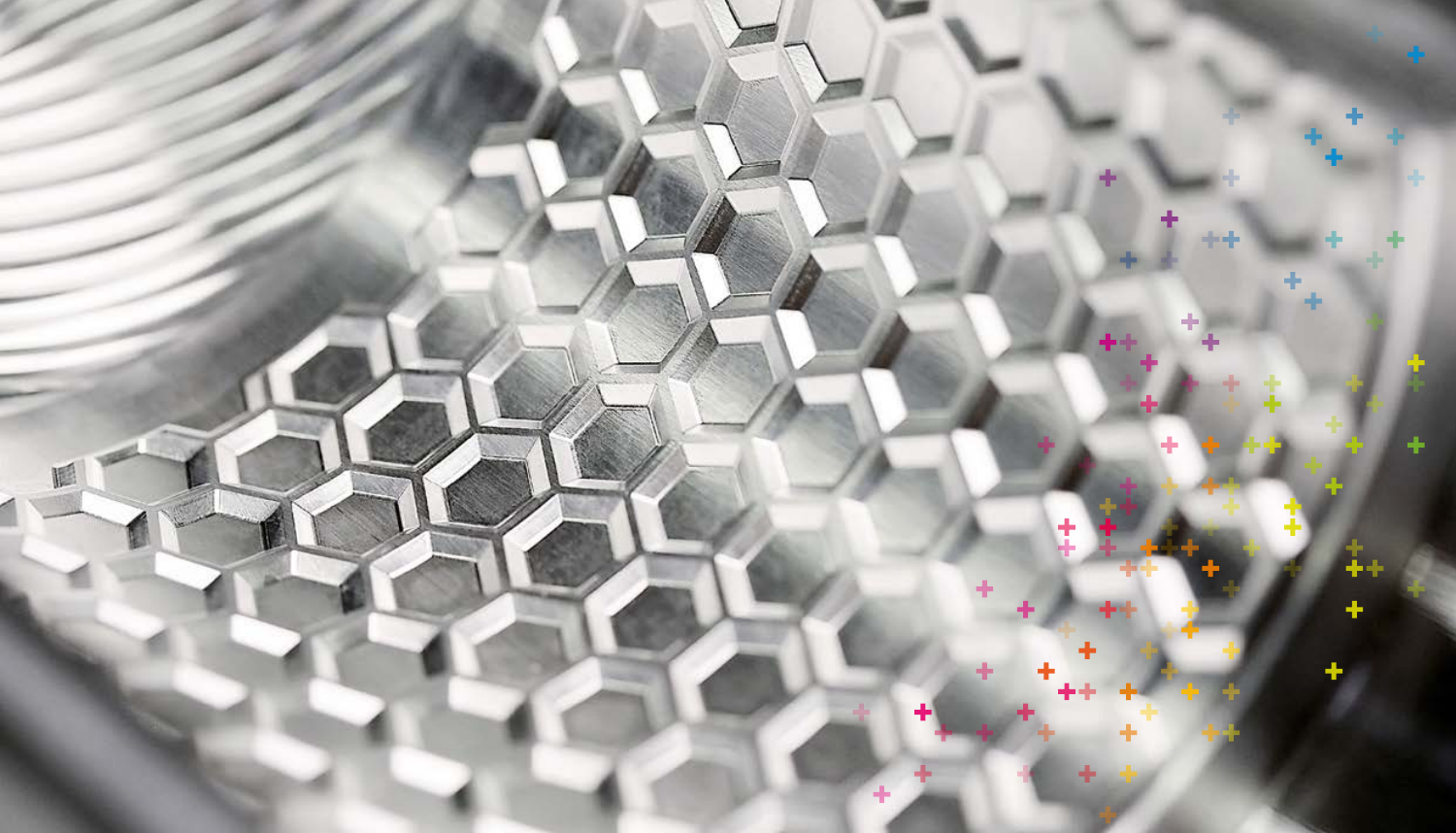## **MILL S 400 (U/Precision) MILL S 500 (Precision/Graphite)**

**Perfect surface finish, very high accuracy, unbeaten speed for mold and die makers**



| <b>Main specifications</b>           |               | <b>MILL S 400</b>                                                                                                    | <b>MILL S 400 U</b>                           | <b>MILL S 500</b>                             |
|--------------------------------------|---------------|----------------------------------------------------------------------------------------------------------------------|-----------------------------------------------|-----------------------------------------------|
| Travel X, Y, Z *                     | mm (in)       | 500 x 450 x 360 (19.68 x 17.72 x 14.17)                                                                              | 500 x 240 x 360 (19.68 x 9.45 x 14.17)        | 500 x 450 x 360 (19.68 x 17.72 x 14.17)       |
| Swiveling axis / tilting axis        |               | $-1$                                                                                                                 | $+110/-110/$ n x 360                          | $-1-$                                         |
| Working Spindle (40% ED, S6)         | rpm / kW / Nm | 42 000 (HSK-E40) / 13.5 / 8.8                                                                                        | 42000 (HSK-E40) / 13.5 / 8.8                  | 42000 (HSK-E40) / 13.5 / 8.8                  |
| Rapid traverse X, Y, Z               | m/min (ipm)   | 61 (2401)                                                                                                            | 61 (2401)                                     | 61 (2401)                                     |
| Rapid traverse: swiveling / rotating |               | rpm $-/-$                                                                                                            | 165 / 250                                     | $-1-$                                         |
| Clamping surface / max. load **      | mm / kg (lbs) | in accordance with pallet / 120 (265)                                                                                | in accordance with pallet / 25 (55)           | 590 x 450 / 200 (440)                         |
| <b>Tool magazine</b>                 | piece         | 20/40 (HSK-E32)<br>18/36/68/168/308 (HSK-E40)                                                                        | 20/40 (HSK-E32)<br>18/36/68/168/308 (HSK-E40) | 20/40 (HSK-E32)<br>18/36/68/168/308 (HSK-E40) |
| Automation: pallet size / number     | mm / piece    | GPS 240/10   Dynafix 280/7, 350/7<br>UPC 320/7                                                                       | MacroMagnum 156/18   ITS 148/20               |                                               |
| Max. load (incl. pallet)             | kg (lbs)      | 90 (198)                                                                                                             | 25(55)                                        |                                               |
| Control unit                         | Heidenhain    | iTNC 530 HSCI                                                                                                        | <b>iTNC 530 HSCI</b>                          | iTNC 530 HSCI                                 |
|                                      |               | Optional Spindles 60000 (HSK-E32) / 8.5 / 3.5   42000 CoolCore (HSK-E40) / 13.5 / 8.8   30000 (HSK-E40) / 13.5 / 8.8 |                                               |                                               |

\* Longitudinal x lateral x vertical \*\* incl. pallet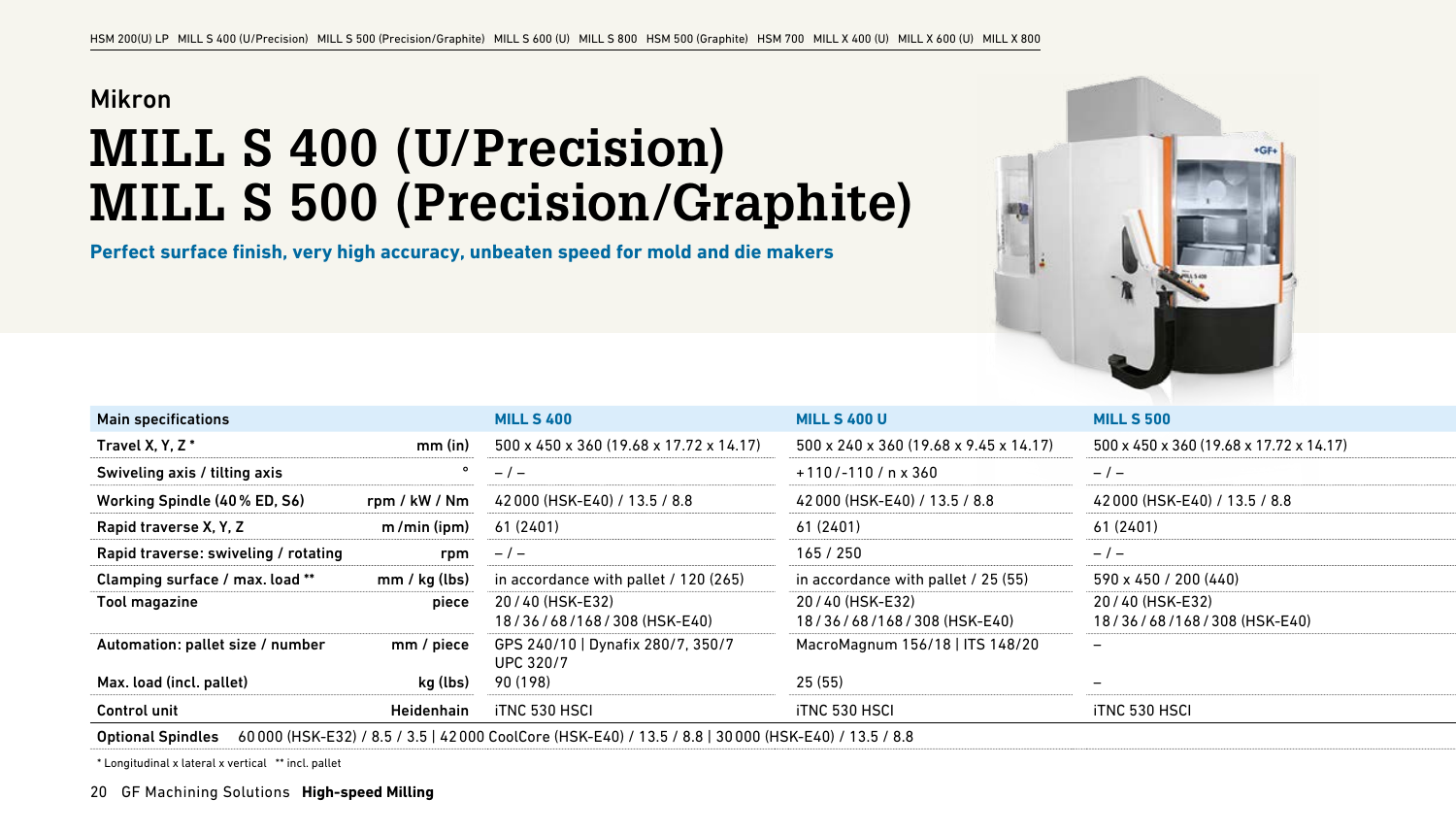

- Five-axis pioneer with best configuration for mold and die
- Fastest High Speed Milling HSM solution on the market
- $\pm$  High precision, best surface finish over long machining processes
- **F** Integrated Automation and measuring system



|          | <b>MILL S 400 Precision</b>                   | <b>MILL S 400 U Precision</b>       | <b>MILL S 500 Precision</b>             | <b>MILL S 500 Graphite</b>                    |
|----------|-----------------------------------------------|-------------------------------------|-----------------------------------------|-----------------------------------------------|
|          | 500 x 450 x 360 (19.68 x 17.72 x 14.17)       | 500 x 240 x 360 (19.68x9.45x14.17)  | 500 x 450 x 360 (19.68 x 17.72 x 14.17) | 500 x 450 x 360 (19.68 x 17.72 x 14.17)       |
| $-/-$    |                                               | $+110/-110/n \times 360$            | $-1$ –                                  | $-1-$                                         |
|          | 42000 (HSK-E40) / 11 / 3.5                    | 42000 (HSK-E40) / 11 / 3.5          | 42000 (HSK-E40) / 11 / 3.5              | 42 000 (HSK-E40) / 13.5 / 8.8                 |
|          | 42 (1653)                                     | 42 (1653)                           | 42 (1653)                               | 61 (2401)                                     |
| $-/-$    |                                               | 165 / 250                           | $-1$ –                                  | $-1$ –                                        |
|          | in accordance with pallet / 120 (265)         | in accordance with pallet / 25 (55) | 550 x 450 / 120 (265)                   | 590 x 450 / 200 (440)                         |
|          | 18/36/68/168/308 (HSK-E40)                    | 18/36/68/168/308 (HSK-E40)          | 18/36/68/168/308 (HSK-E40)              | 20/40 (HSK-E32)<br>18/36/68/168/308 (HSK-E40) |
|          | GPS 240/10   Dynafix 280/7, 350/7   UPC 320/7 | MacroMagnum 156/18   ITS 148/20     |                                         |                                               |
| 90 (198) |                                               | 25(55)                              |                                         |                                               |
|          | iTNC 530 HSCI                                 | iTNC 530 HSCI                       | <b>iTNC 530 HSCI</b>                    | iTNC 530 HSCI                                 |
|          |                                               |                                     |                                         |                                               |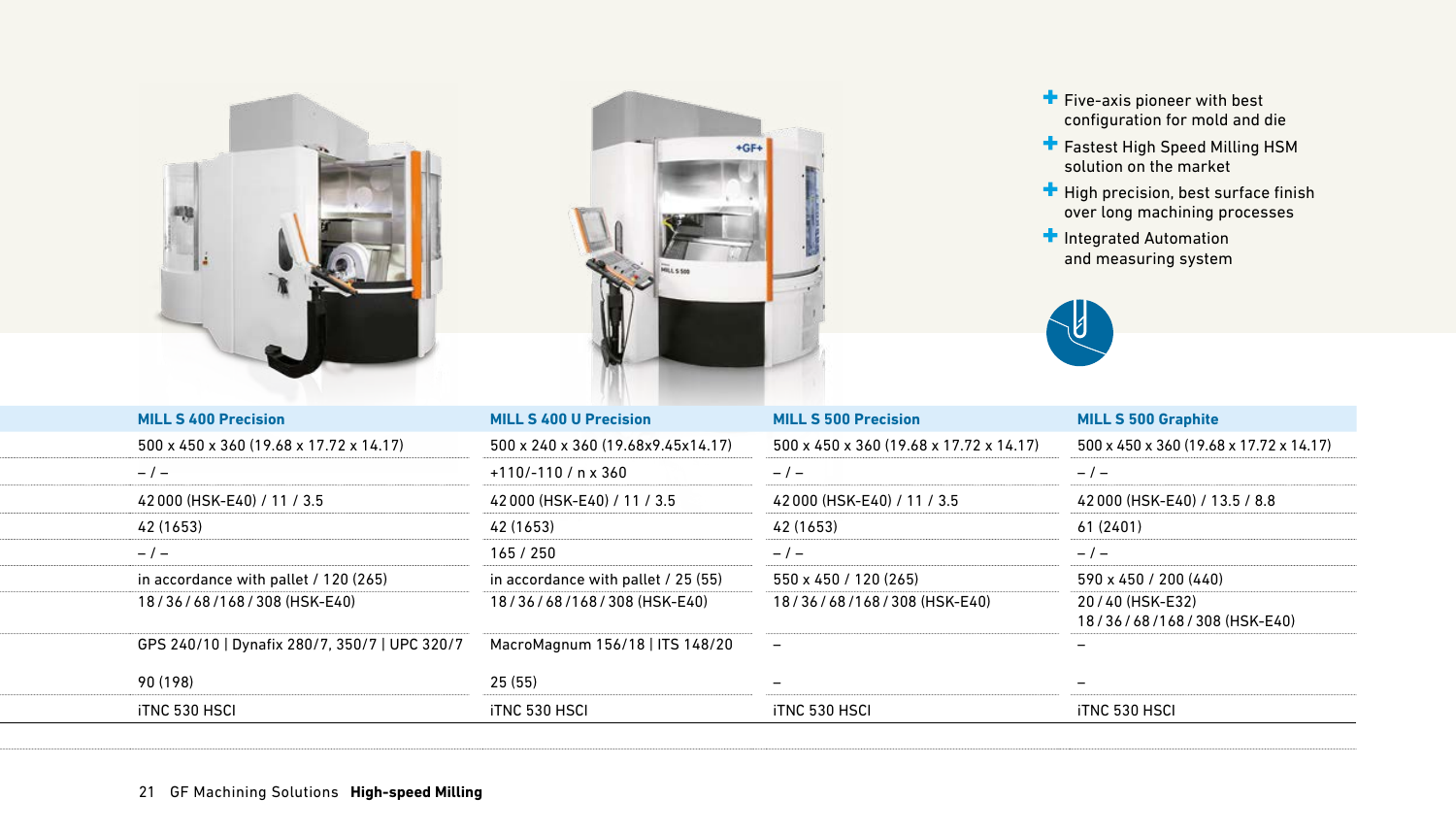## **MILL S 600 (U) MILL S 800**

**High accuracy, perfect surfaces, best speed for medium-size, multi-cavity molds**



- $F$  Five-axis pioneer with best configuration for mold and die
- **F** Fastest high-speed Milling (HSM) solution on the market
- **Powerful and user-friendly smart** machine module
- $\blacksquare$  Best ergonomics and integrated Automation



| <b>Main specifications</b>                                                                                                         |               | <b>MILL S 600</b>                       | <b>MILL S 600 U</b>                            | <b>MILL S 800</b>                       |  |
|------------------------------------------------------------------------------------------------------------------------------------|---------------|-----------------------------------------|------------------------------------------------|-----------------------------------------|--|
| Travel X.Y.Z <sup>*</sup>                                                                                                          | mm (in)       | 600 x 600 x 500 (23.62 x 23.62 x 19.68) | 800 x 600 x 500 (31.49 x 23.62 x 19.68)        | 800 x 600 x 500 (31.49 x 23.62 x 19.68) |  |
| Swiveling axis / tilting axis                                                                                                      |               | $-1-$                                   | $+30/-110/$ n x 360                            | $-1-$                                   |  |
| Working Spindle (40% ED, S6)                                                                                                       | rpm / kW / Nm | 36 000 (HSK-E50) / 33 / 21              | 36 000 (HSK-E50) / 33 / 21                     | 36000 (HSK-E50) / 33 / 21               |  |
| Rapid traverse X, Y, Z                                                                                                             | m/min (ipm)   | 61 (2401)                               | 61 (2401)                                      | 61 (2401)                               |  |
| Rapid traverse: swiveling / rotating                                                                                               | rpm           | $-/-$                                   | 60/150                                         | $-1-$                                   |  |
| Clamping surface / max. load **                                                                                                    | mm / kg (lbs) | 900 x 600 / 500 (1102)                  | in accordance with pallet / 120 (265)          | 900 x 600 / 1000 (2204)                 |  |
| Automation: pallet size / number                                                                                                   | mm / piece    | 600/800 x 600 / 4                       | GPS 240/10   Dynafix 280/7, 350/7<br>UPC 320/7 | 600/800 x 600 / 4                       |  |
| Max. load (incl. pallet)                                                                                                           | kg (lbs)      | 500 (1102)                              | 90 (198)                                       | 800 (1764)                              |  |
| Control unit                                                                                                                       | Heidenhain    | <b>iTNC 530 HSCI</b>                    | <b>iTNC 530 HSCI</b>                           | <b>iTNC 530 HSCI</b>                    |  |
| 42 000 CoolCore (HSK-E40) / 13.5 / 8.8   42 000 (HSK-E40) / 13.5 / 8.8   30 000 (HSK-E40) / 13.5 / 8.8<br><b>Optional Spindles</b> |               |                                         |                                                |                                         |  |
| Tool magazines (piece) 18/36/68/168/308 (HSK-E40)   15/30/60/120/170/220 (HSK-E50)                                                 |               |                                         |                                                |                                         |  |

\* Longitudinal x lateral x vertical \*\* incl. pallet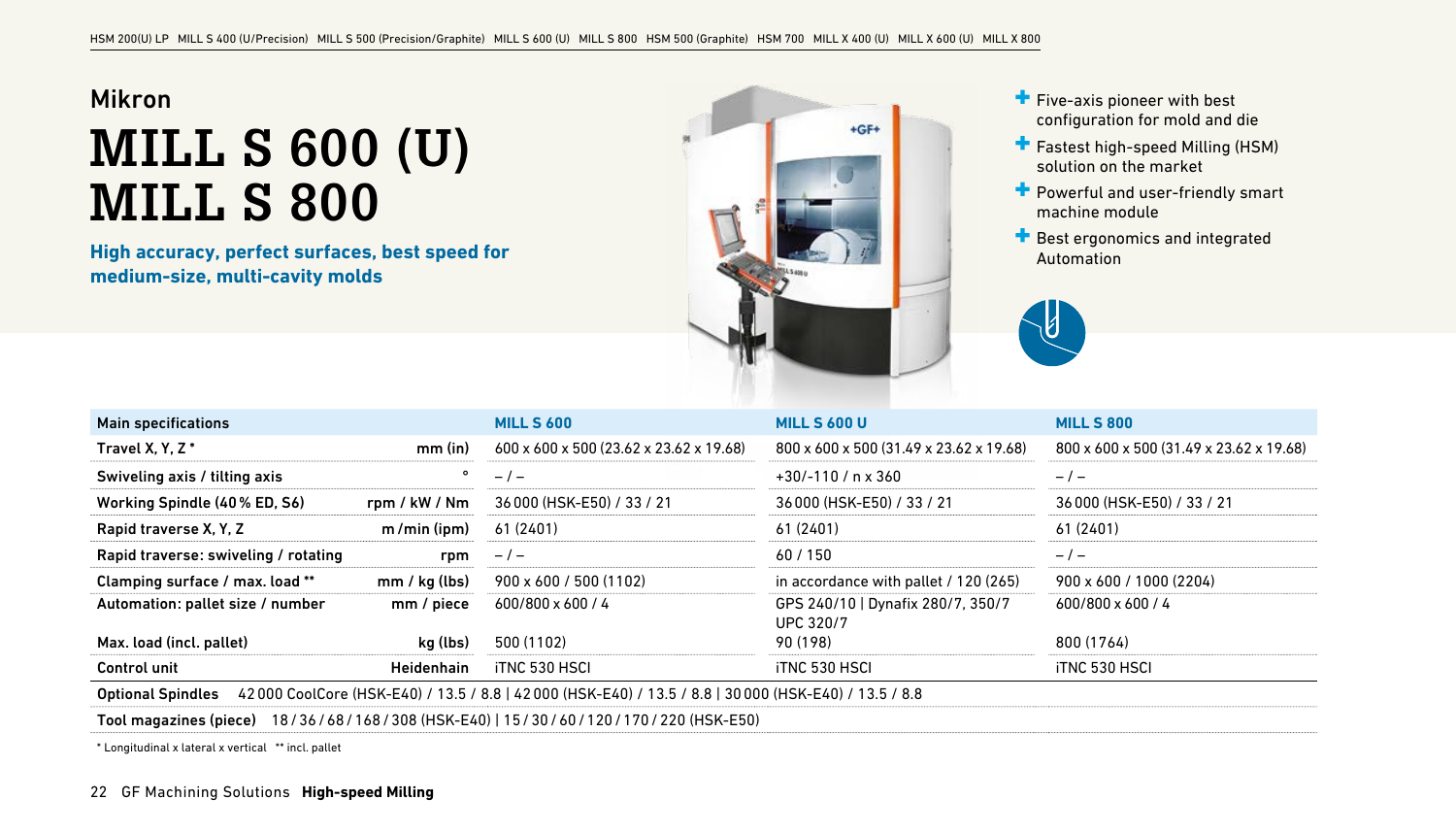### Mikron **HSM 500 (Graphite) HSM 700**

**Complement to our die-sinking EDM for mold, die and especially electrode making**



- $\blacksquare$  The original HSM machine
- $\blacksquare$  Highest manufacturing dynamic and speed in this range
- <sup>1</sup> Ideal for quick setup and changing jobs
- **Great ergonomics**

| <b>Main specifications</b>                                                             |               | <b>HSM 500</b>                      | <b>HSM 500 Graphite</b>                        | <b>HSM 700</b>                      |  |
|----------------------------------------------------------------------------------------|---------------|-------------------------------------|------------------------------------------------|-------------------------------------|--|
| Travel X.Y.Z*                                                                          | $mm$ (in)     | 500 x 450 x 350 (19.68x17.72x13.78) | 500 x 450 x 350 (19.68x17.72x13.78)            | 700 x 600 x 500 (27.56x23.62x19.68) |  |
| Swiveling axis / tilting axis                                                          | $\circ$       | $-1-$                               | $-1-$                                          | $-1-$                               |  |
| Working Spindle (40% ED, S6)                                                           | rpm / kW / Nm | 42 000 (HSK-E40) / 13.5 / 4.2       | 42000 (HSK-E40) / 13.5 / 4.2                   | 42000 (HSK-E40) / 13.5 / 4.2        |  |
| Rapid traverse X, Y, Z                                                                 | m/min (ipm)   | 20 / 42 (787 / 1642)                | 20 / 42 (787 / 1642)                           | 20 / 40 (787 / 1564)                |  |
| Rapid traverse: swiveling / rotating                                                   | rpm           | $-1-$                               | $-1-$                                          | $-1-$                               |  |
| <b>Clamping surface</b>                                                                | mm            | 550 x 450                           | $550 \times 450$                               | $900 \times 600$                    |  |
| Max. load (incl. pallet)                                                               | kg (lbs)      | 200 (440)                           | 200 (440)                                      | 800 (1764)                          |  |
| <b>Tool magazines</b>                                                                  | piece         | 18/36 (HSK-E40)                     | 18/36 (HSK-E40)                                | 18/36 (HSK-E40)                     |  |
| Automation: pallet size / number                                                       | mm / piece    | -                                   | GPS 240/10   Dynafix 280/7, 350/7<br>UPC 320/7 | $\qquad \qquad$                     |  |
| Max. load (incl. pallet)                                                               | kg (lbs)      |                                     | 90 (198)                                       |                                     |  |
| Control unit                                                                           | Heidenhain    | <b>ITNC 530 HSCI</b>                | <b>iTNC 530 HSCI</b>                           | <b>iTNC 530 HSCI</b>                |  |
| 30000 (HSK-E40) / 12 / 8.8   36 000 (HSK-E50) / 32 / 20 **<br><b>Optional Spindles</b> |               |                                     |                                                |                                     |  |

\* Longitudinal x lateral x vertical \*\* HSM 700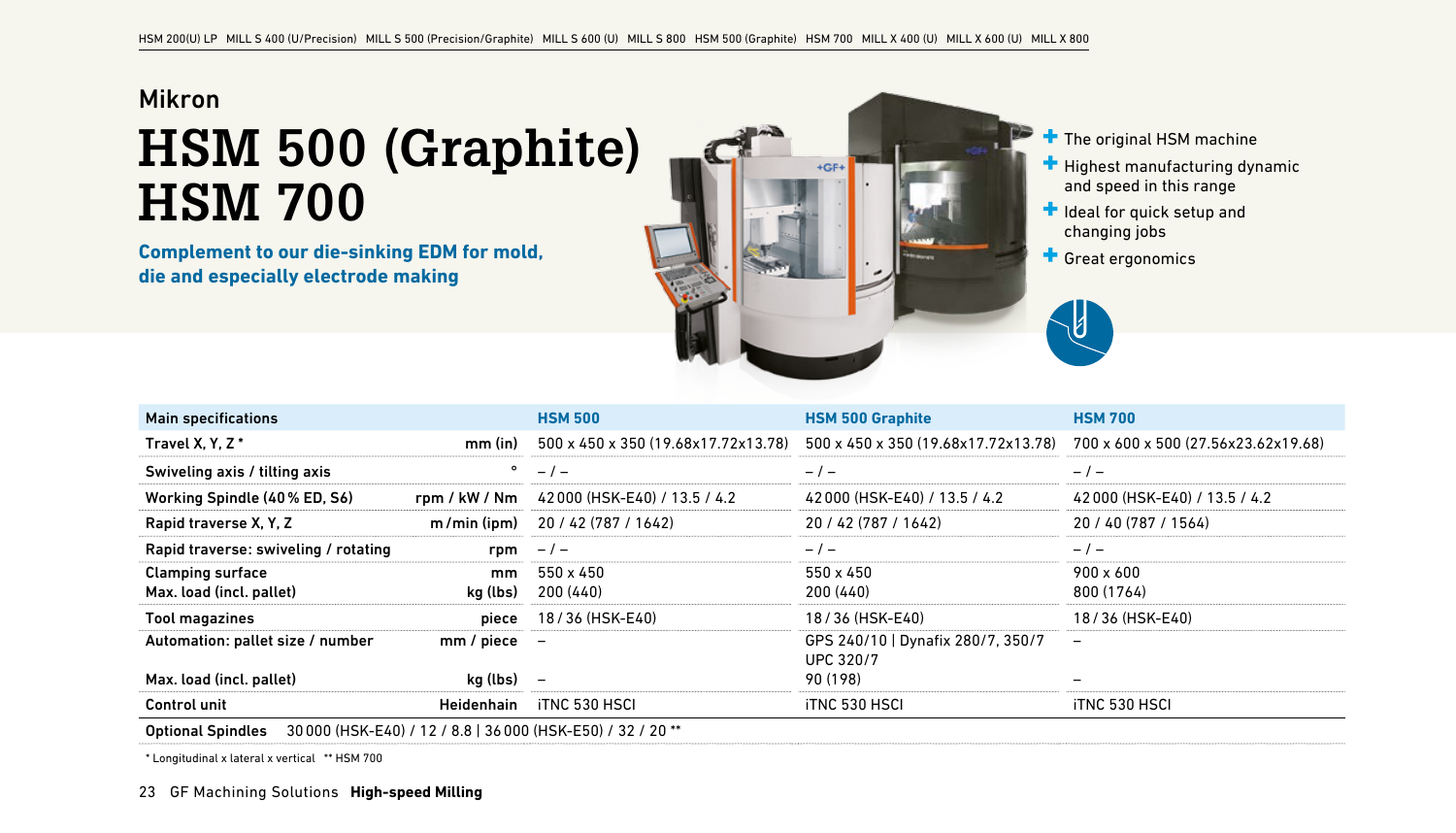## **MILL X 400 MILL X 400 U**

**Maximum flexibility, highest productivity for small, complex, light parts**



- $\pm$  Highly dynamic and reliable
- **Powerful and user-friendly smart** process improvement module
- $\pm$  High precision, best surface finish over long machining processes
- **T** Integrated Automation and measuring system



| <b>Main specifications</b>                                                                                                       |                           | <b>MILL X 400</b>                                         | <b>MILL X 400 U</b>                          |  |
|----------------------------------------------------------------------------------------------------------------------------------|---------------------------|-----------------------------------------------------------|----------------------------------------------|--|
| Travel X, Y, Z <sup>*</sup>                                                                                                      | $mm$ (in)                 | 500 x 450 x 360 (19.68 x 17.72 x 14.17)                   | 500 x 240 x 360 (19.68 x 9.45 x 14.17)       |  |
| Swiveling axis / tilting axis                                                                                                    | $\bullet$                 | $-1-$                                                     | $+110/-110/-n \times 360$                    |  |
| Working Spindle (40% ED, S6)                                                                                                     | rpm / kW / Nm             | 42000 (HSK-E40) / 13.5 / 8.8                              | 42000 (HSK-E40) / 13.5 / 8.8                 |  |
| Rapid traverse X, Y, Z                                                                                                           | m/min (ipm)               | 100 (3937)                                                | 100 (3937)                                   |  |
| Rapid traverse: swiveling / rotating                                                                                             | rpm                       | $-1-$                                                     | 165/250                                      |  |
| <b>Clamping surface</b><br>Max. load (incl. pallet)                                                                              | <sub>mm</sub><br>kg (lbs) | in accordance with pallet<br>120 (265)                    | in accordance with pallet<br>25 (55)         |  |
| <b>Tool magazine</b>                                                                                                             | piece                     | 20/40 (HSK-E32)   18/36/68/168/308 (HSK-E40)              | 20/40 (HSK-E32)   18/36/68/168/308 (HSK-E40) |  |
| Automation: pallet size / number<br>Max. load (incl. pallet)                                                                     | mm / piece<br>kg (lbs)    | GPS 240/10   Dynafix 280/7, 350/7   UPC 320/7<br>90 (198) | MacroMagnum 156/18   ITS 148/20<br>25(55)    |  |
| Control unit                                                                                                                     | Heidenhain                | <b>iTNC 530 HSCI</b>                                      | <b>iTNC 530 HSCI</b>                         |  |
| 60000 (HSK-E32) / 8.5 / 3.5   42 000 CoolCore (HSK-E40) / 13.5 / 8.8   30 000 (HSK-E40) / 13.5 / 8.8<br><b>Optional Spindles</b> |                           |                                                           |                                              |  |

\* Longitudinal x lateral x vertical